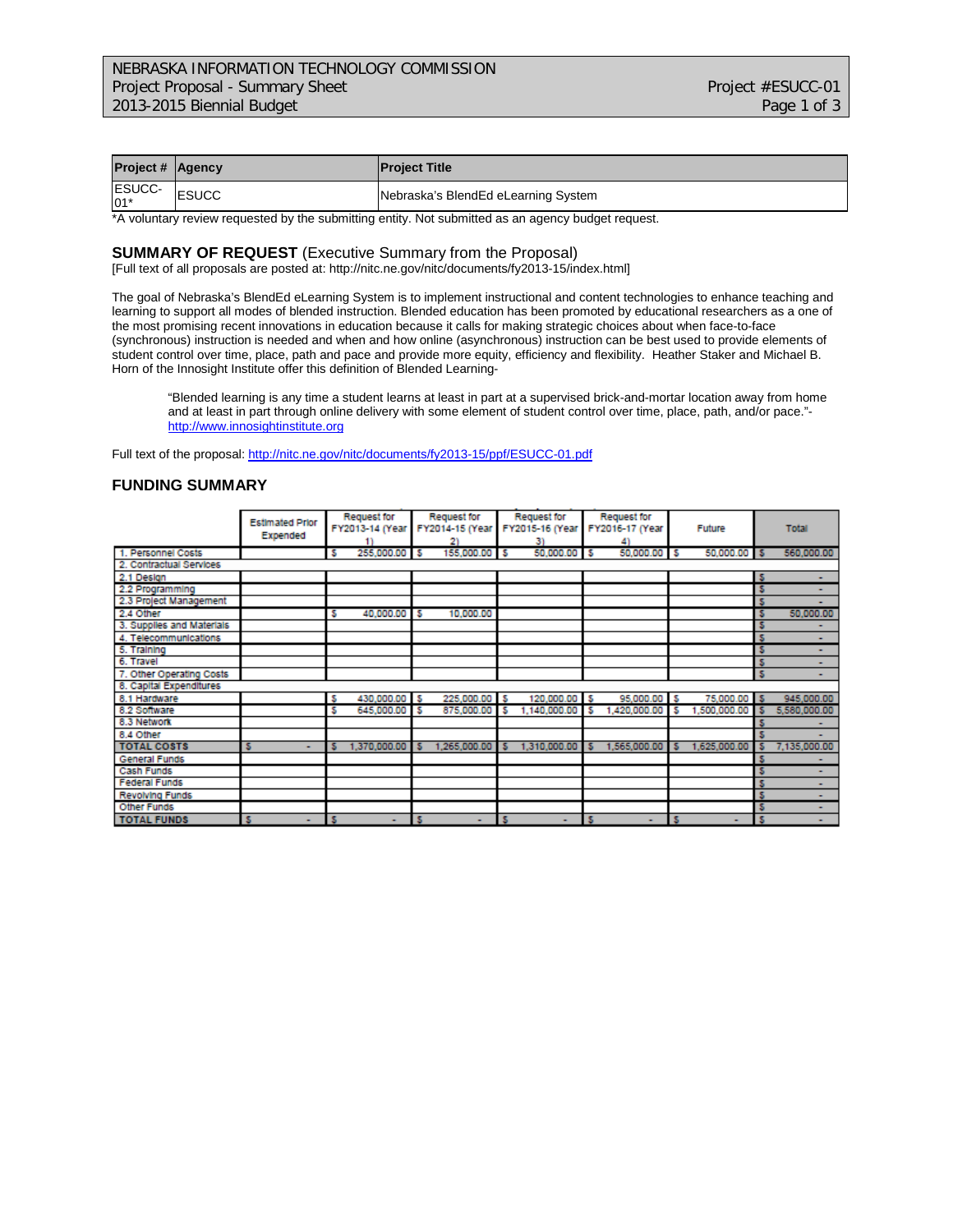### **PROJECT SCORE**

| Section                                   | Reviewer 1 | Reviewer 2 | Reviewer 3   | Mean | Maximum<br>Possible |
|-------------------------------------------|------------|------------|--------------|------|---------------------|
| Goals, Objectives, and Projected Outcomes |            | 14         | 11           | 13   | 15                  |
| Project Justification / Business Case     |            | 23         | 21           | 22   | 25                  |
| <b>Technical Impact</b>                   |            | 19         | 16           | 18   | 20                  |
| Preliminary Plan for Implementation       |            | 9          | 8            | 9    | 10                  |
| <b>Risk Assessment</b>                    |            | 10         |              | 9    | 10                  |
| Financial Analysis and Budget             |            | 18         | 16           | 17   | 20                  |
|                                           |            |            | <b>TOTAL</b> | 87   | 100                 |

## **REVIEWER COMMENTS**

| <b>Section</b>                                  | <b>Strengths</b>                                                                                                                                                                                                                                                                                                                                                                                                                                                                                                                                                                                                                                                                                                                                                                                                   | Weaknesses                                                                                                                                                                                                                     |
|-------------------------------------------------|--------------------------------------------------------------------------------------------------------------------------------------------------------------------------------------------------------------------------------------------------------------------------------------------------------------------------------------------------------------------------------------------------------------------------------------------------------------------------------------------------------------------------------------------------------------------------------------------------------------------------------------------------------------------------------------------------------------------------------------------------------------------------------------------------------------------|--------------------------------------------------------------------------------------------------------------------------------------------------------------------------------------------------------------------------------|
| Goals, Objectives,<br>and Projected<br>Outcomes | - The stated goals are clear, concise, and<br>challenging but certainly attainable. The core<br>components of the technology needed to support<br>BlendEd are clearly identified and are proven<br>technologies used by educators for several years<br>in the on-line community. The goal of providing<br>face-to-face and on-line instruction to districts<br>facing the challenge of certified teachers<br>especially in the STEM subjects seems an effort<br>deserving support.<br>- Conceptually the right thing to do.                                                                                                                                                                                                                                                                                        | - Limited Scope: Objectives 2 & 3 pg 6 of 34.<br>Consider including higher education entities from<br>the start on the LMS and LDAP implementations<br>or at the very least consult with higher ed when<br>selecting of tools. |
| <b>Project Justification</b><br>/ Business Case | - The tangible benefits listed on pages 11 & 12<br>would certainly help the small districts and those<br>that have not made investment in LMS and<br>content management systems to provide learning<br>opportunities of the same quality and rigor<br>statewide. The initiative would utilize the recent<br>investment of high-bandwidth network provided by<br>Network Nebraska, facilitate learning opportunities<br>with Higher Education in Academy and dual-credit<br>classes, and share educational content and<br>expertise of technology champions that currently<br>exist in many districts throughout Nebraska. The<br>intangible are equally important such as student<br>success, sharing resources and experience of<br>educators, improved student engagement, and<br>utilizing proven technologies. | - Cost Effectiveness: Can we show a break-even<br>analysis to add impact to the proposal?                                                                                                                                      |
| <b>Technical Impact</b>                         | - The technologies required of the BlendEd<br>proposal are clearly identified and proven<br>technologies that have been used by larger<br>districts and higher education for a number of<br>years. Single sign-on, reliability and availability,<br>virtualization, disaster recovery, servers, software,<br>integrating existing technologies owned and<br>supported through the state to a statewide<br>managed service, security, scalability, NITC<br>standards, etc., all seem to be addressed. The<br>proposal does not seem to require at this point<br>one particular LMS system or content<br>repository/database, but it would be worthy of<br>consideration for maximizing investment and<br>efficiencies down the road.                                                                                | - Service and Support: Will service levels be<br>improved to provide desired levels while classes<br>are in session? Will extended hours and weekend<br>support be available for the LMS to support online<br>learning?        |
| Preliminary Plan for<br>Implementation          | - Many of the stakeholders identified are already<br>working together to better serve the students and                                                                                                                                                                                                                                                                                                                                                                                                                                                                                                                                                                                                                                                                                                             | - The statement, "However, it is acknowledged<br>that there will necessarily be some new, additional                                                                                                                           |